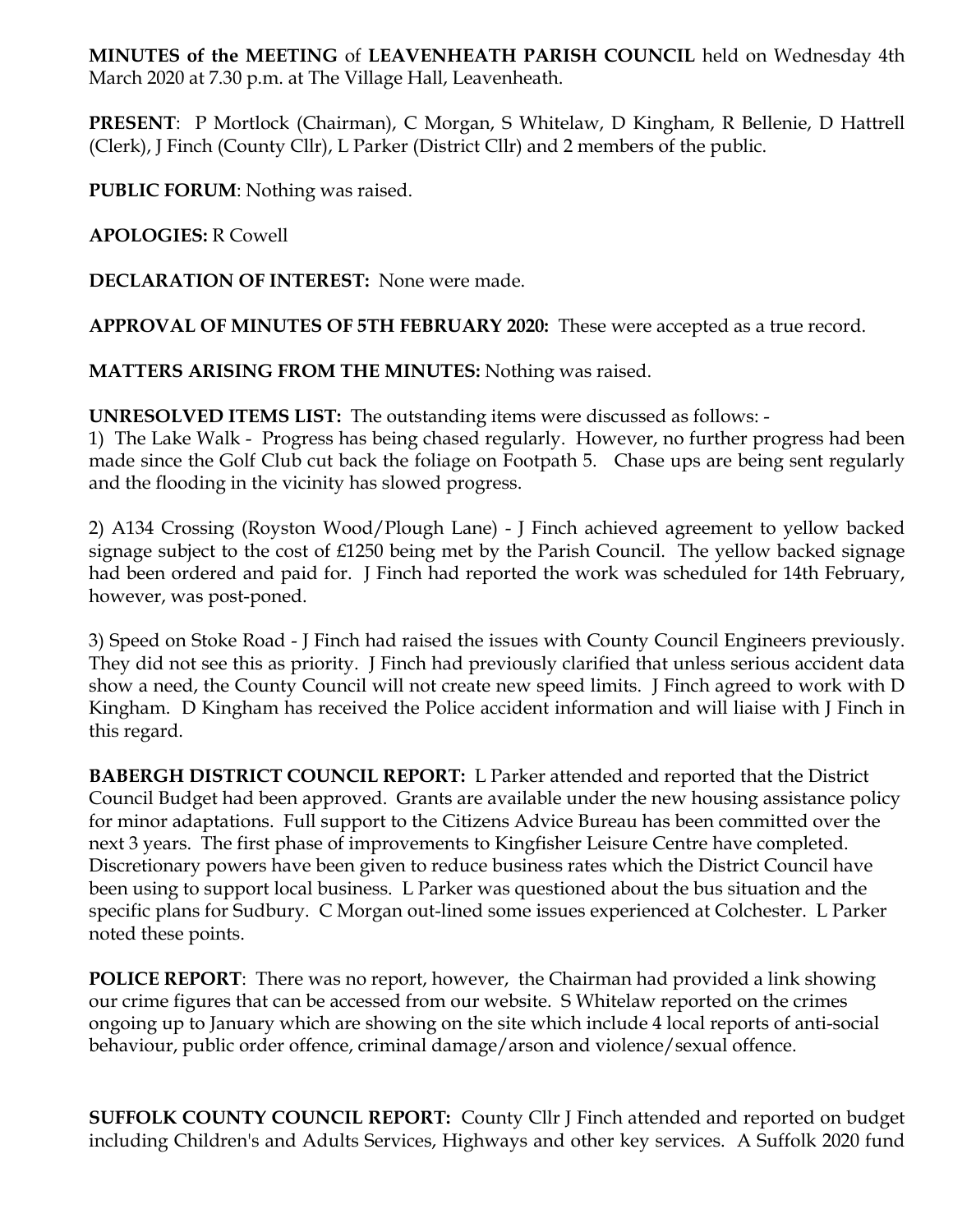will be available for certain projects under carbon reduction and offset, road safety, natural and built environment, innovation and technology themes. The County Council is investing in LED for its lighting stock. Road Closure Fees have been waived for VE75 and VJ day Celebrations. Suffolk Apprenticeships will be promoted on a new website. They are calling for better coordination of offshore wind farm projects. There is a public consultation on plans to build a new centre at Colchester Hospital for orthopaedic surgery such as hip and knee replacements. More Fostering and Adoption Sessions are scheduled. The Bus stop locations on the A134 are being allocated and the next review of the changes is scheduled for the end of April.

**NEIGHBOURHOOD PLANNING/ HOUSING NEEDS SURVEY:** A positive community meeting on Neighbourhood Planning was reported attracting over 100 people that generated good interaction. An information session was planned with the Consultant for the Steering Committee. Further investigation would be carried out to ensure the traffic survey is carried out in the most efficient and cost effective way.

**CORRESPONDENCE:** On-going correspondence was discussed. No further actions were agreed.

**HIGHWAYS**: SLOW marking on Stoke Road was not given priority from County Highways following our report. There was a further accident along Stoke Road. J Finch agreed to investigate.

**FINANCE:** The Bank Balances as at 4th March are £33015.31 in the Community Account and £15488.97 in the Rate Reward Account making a total of £48504.28.

The Chairman is investigating repairs and replacement of existing litter bins and this was delegated between meetings. The Neighbourhood Planning costs of Consultants introductory visit and a traffic survey were agreed. The most efficient way of carrying out the traffic survey will be considered. It was agreed to support the VE75 Fund Raising Event and to seek on-going information about the costs involved. An Agenda item was agreed for the April Meeting for VE75 Fund Raising Event - **Action Clerk.**

## **The following were authorised for payment: -**

| <b>Funds Transfer</b> | 480.12   | D K Hattrell                               | Clerk's Salary       |
|-----------------------|----------|--------------------------------------------|----------------------|
| <b>Funds Transfer</b> | 100.40   | <b>Inland Revenue Only</b>                 | Clerk's Deductions   |
| <b>Funds Transfer</b> | 169.13   | <b>SCC Pension ACC</b>                     | Clerk's Pension      |
| <b>Funds Transfer</b> | 477.96   | Babergh District Council Bin Empty Charges |                      |
| <b>Funds Transfer</b> | 35.00    | Spingold Design & Print Leaflets - NP      |                      |
| <b>Funds Transfer</b> | 27.75    | Leavenheath Village Hall Hire - NP         |                      |
| <b>Funds Transfer</b> | 18.00    | <b>SALC</b>                                | <b>GDPR</b> Training |
| <b>Total</b>          | £1308.36 |                                            |                      |

**GDPR:** New Data Management and Subject Action Request Policies were produced in conjunction with SALC following the GDPR training. These were circulated to members ahead of the meeting. It was resolved that these policies are approved.

**STANDING ORDERS:** The new model Standing Orders had been adapted for our requirements by S Whitelaw and circulated ahead of the meeting. D Kingham proposed acceptance of the New Standing Orders. This was seconded by R Bellenie and unanimously carried.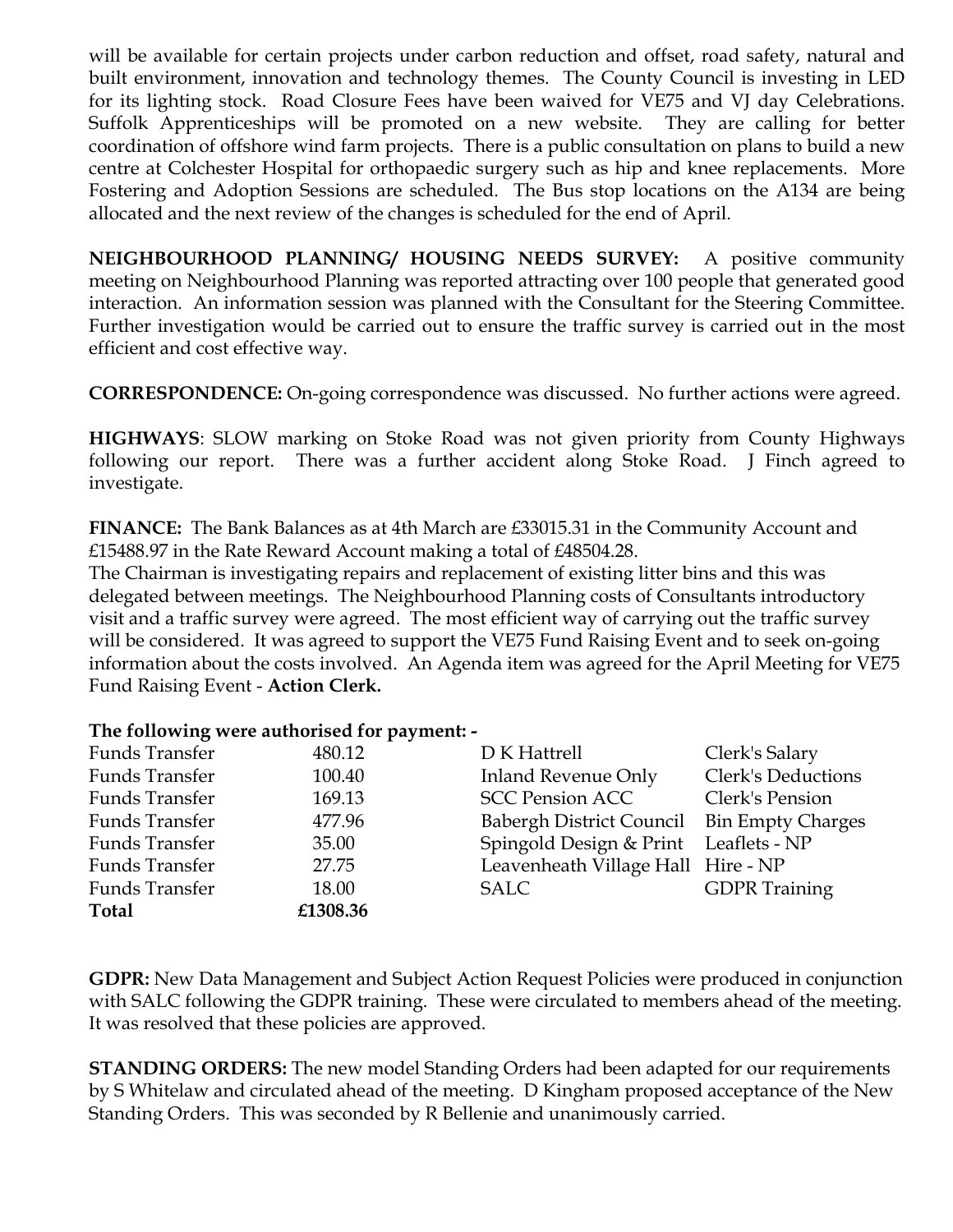**REPORTS FROM ORGANISATIONS AND REPRESENTATIVES :** Reports were given from the Village Green, Village Hall and the Footpath Warden. The storage room at the Village Hall was to be re-tiled in April. The Village Hall Deeds were still being located and it was agreed to contact the Solicitors who acted for the Village at the time - **Action All.** The Parish Council and the Village Green Management Committee also need a new Lease. The Footpath Warden's Report is available on the website.

**IDEAS TO IMPROVE THE VILLAGE**: Prioritisation of maintenance work was agreed as an Agenda item for the April Meeting - **Action Clerk**.

**DATE FOR THE ANNUAL PARISH MEETING**: The date of 12th May was agreed subject to approval by the Scouts and the Village Hall - **Action Clerk**.

**REPORTS AND QUESTIONS FROM CHAIRMAN AND MEMBERS**: Nothing was raised.

The meeting closed at **9.20 p.m**.

**Planning Meeting on 4th March 2020**

*The following decision was advised from the Planning Authority:-*